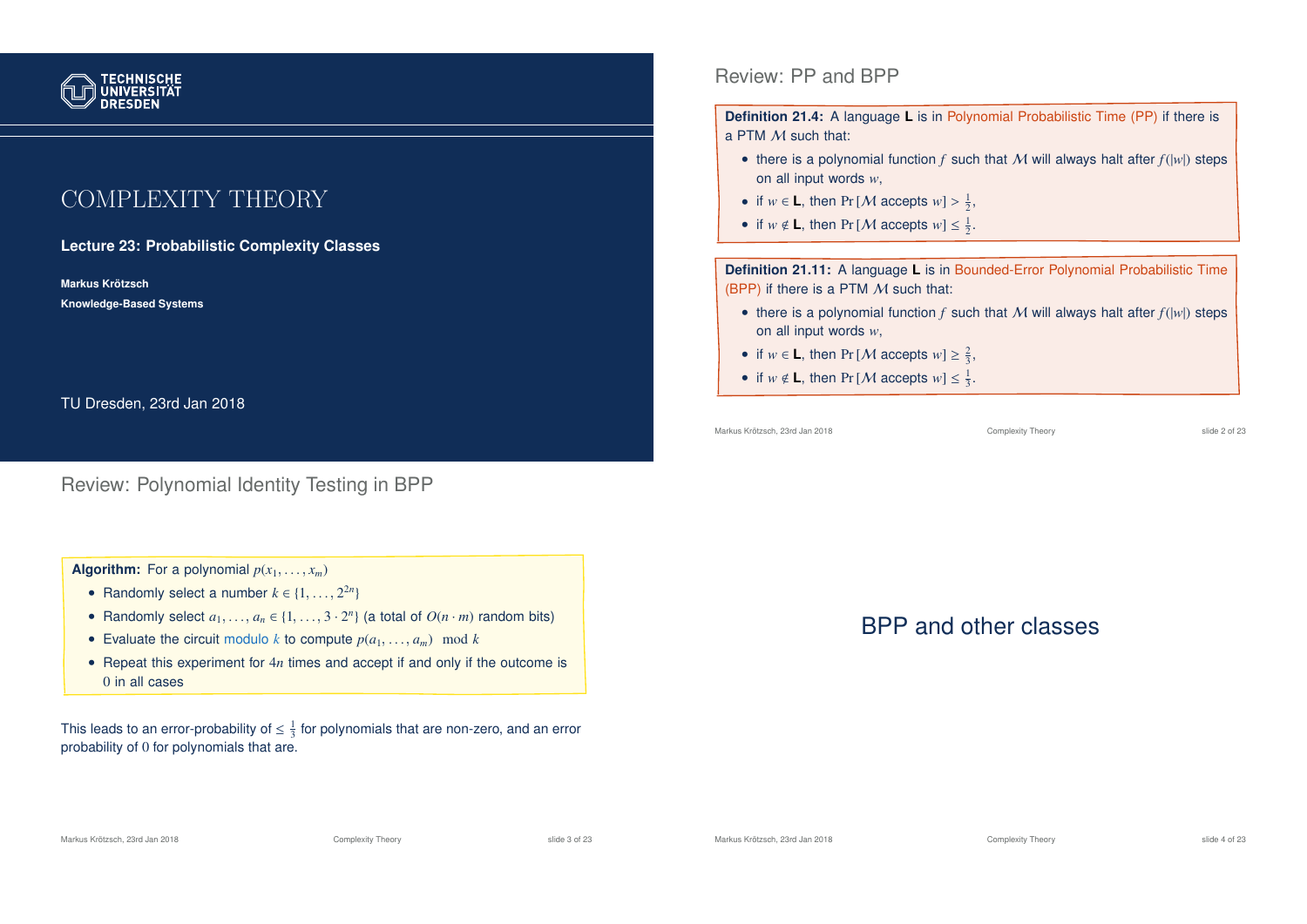#### The neighbours of BPP

We have already observed that  $P \subseteq BPP$ .

Moreover, since PP used less strict conditions on probabilities, we immediately get

BPP ⊆ PP ⊆ PSpace

Another interesting result is the following:

**Theorem 23.1 (Adleman's<sup>1</sup> Theorem):** BPP  $\subseteq$  P<sub>/poly</sub>

(remember that we also knew that  $P \subseteq P_{\text{poly}}$  but not whether NP  $\subseteq P_{\text{poly}}$ )

<sup>1</sup>) Adleman is the A in RSA.

Markus Krötzsch, 23rd Jan 2018 Complexity Theory slide 5 of 23

### BPP and the Polynomial Hierarchy

**Recall:** We have defined the polynomial hierarchy in two ways:

- Polytime ATMs with number of alternations bounded by a constant
- Oracle (N)TMs that use oracles for lower levels of the hierarchy

For example,  $\Sigma_2^{\text{P}}$  = NP<sup>NP</sup> = NP<sup>coNP</sup>, the languages recognised by polytime ATMs that begin their runs in an existential state and may alternate to a universal state later on

One would not immediately expect that these classes are related to BPP, yet we have:

**Theorem 23.2 (Sipser-Gács-Lautemann Theorem):**  $\mathsf{BPP} \subseteq \Sigma^\mathsf{P}_2 \cap \Pi^\mathsf{P}_2$ 

#### **Notes:**

- Michael Sipser first showed that BPP ⊆ PH; Peter Gács then showed the theorem; Clemens Lautemann then gave the readable proof we will show – all in 1983
- The result has been further strengthened since, suggesting that BPP strictly smaller, but no relation to any other class we covered so far is known

### Proving Adleman's Theorem

**Theorem 23.1 (Adleman's Theorem):** BPP  $\subseteq$  P<sub>/poly</sub>

**Proof:** By Theorem 21.12, any language in BPP is recognised by a PTM M with error probability  $\leq \frac{1}{2^{n+1}}$ . For an input of size *n*,  $\mathcal M$  uses a polynomial number  $m$  of random bits  $r \in \{0, 1\}^m$  (verifier perspective on PTMs).

- *r* is bad for input  $w \in \{0, 1\}^n$  if M returns the wrong answer on *w* for random bits *r*; otherwise *r* is good for *w*
- Because of the error probability, there are  $\leq \frac{2^m}{2^{n+1}}$  $\frac{2^m}{2^{n+1}}$  bad strings for any  $w$
- In total, for all  $2^n$  inputs, there are  $\leq 2^n \frac{2^m}{2^{n+1}}$  $\frac{2^m}{2^{n+1}} = \frac{2^m}{2}$  bad strings
- Therefore, there are strings *r* that are good for all inputs

Take one such universally good string  $\hat{r}$ ; build a circuit for a deterministic verifier TM of inputs  $w#r$  as in Theorem 19.7; hardwire  $\hat{r}$  as input for the certificate.  $□$ 

Markus Krötzsch, 23rd Jan 2018 Complexity Theory Complexity Theory Slide 6 of 23

# Proving Sipser-Gács-Lautemann (1)

**Theorem 23.2 (Sipser-Gács-Lautemann Theorem):** BPP  $\subseteq \Sigma_2^{\mathsf{P}} \cap \Pi_2^{\mathsf{P}}$ 

**Proof:** Overall proof outline:

- We will show that BPP  $\subseteq \Sigma_2^P$ . This implies coBPP  $\subseteq \Pi_2^P$ , and hence BPP  $\subseteq \Pi_2^P$ since BPP is closed under complement.
- We will show the inclusion for an arbitrary language **L** ∈ BPP.
- Then there is a PTM  $M$  with the following features:
	- M runs in time *p*(*n*) for some polynomial *n*, using *p*(*n*) random bits
	- $-$  *M* accepts **L** with error probability  $\leq 2^{-n}$ (using probability amplification as in Theorem 21.14)

We can view the computation of  $M$  as a deterministic polytime computation over an input of length *n* and an additional string of *p*(*m*) random bits, as before.

- The key to the proof is the extreme difference between acceptance and rejection:
	- − either  $\geq (1-2^{-n})2^{p(n)}$  of random vectors  $r \in \{0, 1\}^{p(n)}$  lead to acceptance,
	- *−* or only ≤  $2^{-n}2^{p(n)} = 2^{p(n)-n}$  of random vectors  $r \in \{0, 1\}^{p(n)}$  lead to acceptance.  $\rightsquigarrow$  we want to tell the two situations apart in  $\Sigma^\mathsf{P}_2$

Markus Krötzsch, 23rd Jan 2018 Complexity Theory slide 8 of 23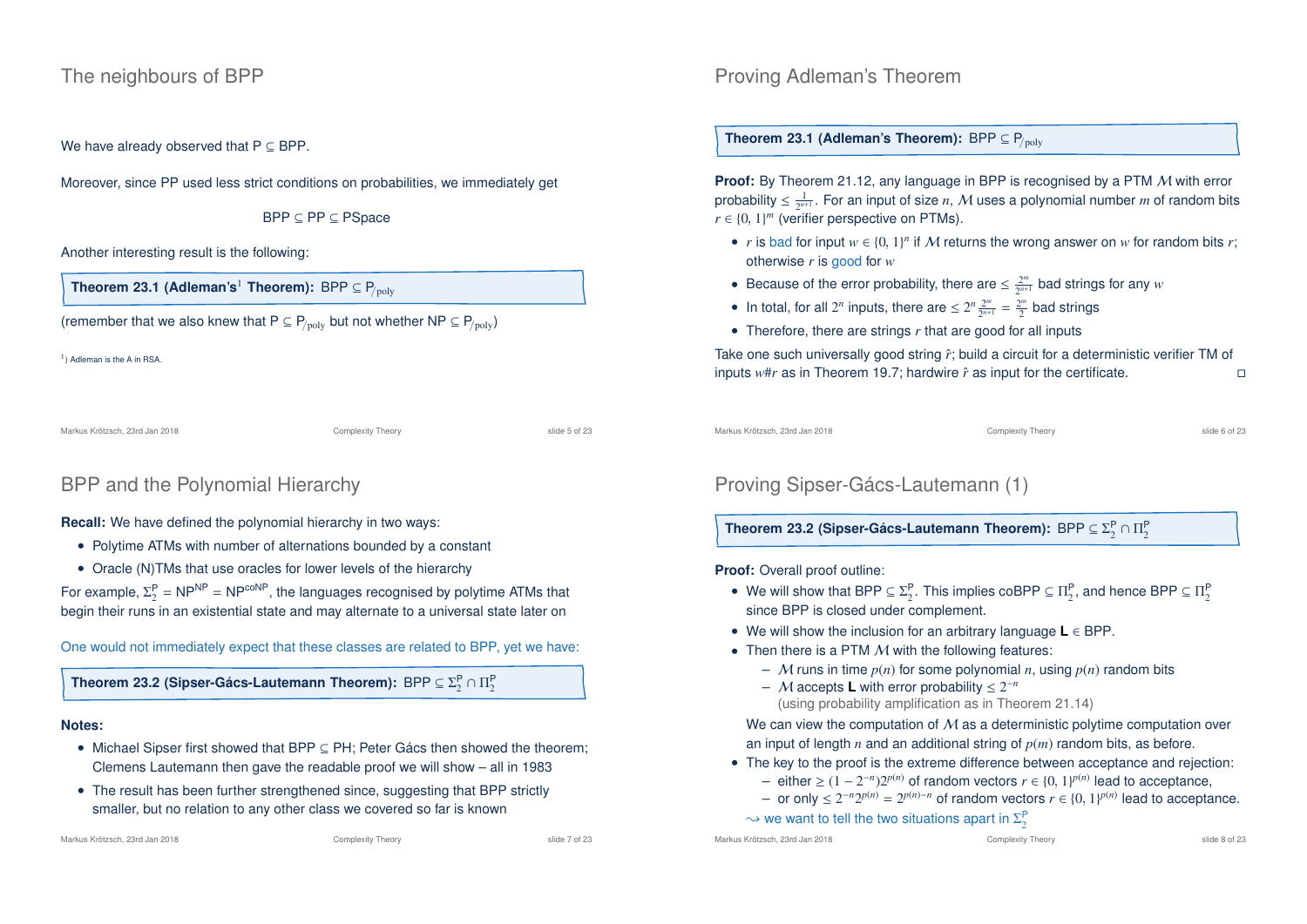### Proving Sipser-Gács-Lautemann (2)

#### **Theorem 23.2 (Sipser-Gács-Lautemann Theorem):**  $\mathsf{BPP} \subseteq \Sigma^\mathsf{P}_2 \cap \Pi^\mathsf{P}_2$

**Proof (continued):** Idea for telling apart acceptance and rejection:

- For input *w*, let  $S_w \subseteq \{0, 1\}^{p(n)}$  be the set of all random vectors such that, for all  $r \in S_w$ , M accepts *w* when using random numbers *r*
- $S_w \in \{0, 1\}^{p(n)}$  is either almost all of  $\{0, 1\}^{p(n)}$ , or a tiny fraction thereof
- We consider "shifted copies" of *Sw*, created by some uniform bit-flipping *S<sup>w</sup>* vectors:
	- $-$  If  $S_w$  is large, then polynomially many such copies can cover all of  $\{0, 1\}^{p(n)}$
	- $-$  If  $S_w$  is small, then polynomially many copies are too small to cover  $\{0, 1\}^{p(n)}$
- Making a "shifted copy":

for some  $u \in \{0, 1\}^{p(n)}$ , set  $S_w \oplus u = \{r \oplus u \mid r \in S_w\}$ , where  $\oplus$  is XOR (sum mod 2)

• Number of shifted copies: we will use  $k = \left\lceil \frac{p(n)}{n} \right\rceil + 1$  copies (a polynomial number)

We will show that *k* random shifts can cover  $\{0, 1\}^{p(n)}$  if and only if  $S_w$  is "large".

```
Markus Krötzsch, 23rd Jan 2018 Complexity Theory slide 9 of 23
```
### Proving Sipser-Gács-Lautemann (4)

**Theorem 23.2 (Sipser-Gács-Lautemann Theorem):**  $\mathsf{BPP} \subseteq \Sigma^\mathsf{P}_2 \cap \Pi^\mathsf{P}_2$ 

#### **Proof (continued):**

**Claim 2:** If  $|S_w| \ge (1 - 2^{-n})2^{p(n)}$ , then there is a set of  $k = \left\lceil \frac{p(n)}{n} \right\rceil + 1$  vectors  $u_1, \ldots, u_k \in \{0, 1\}^{p(n)}$ , such that  $\bigcup_{i=1}^k (S_w \oplus u_i) = \{0, 1\}^{p(n)}$ .

We argue that, for independently and randomly chosen  $u_1, \ldots, u_k$ , we have  $\Pr\left[\bigcup_{i=1}^{k}(S_w \oplus u_i) = \{0, 1\}^{p(n)}\right] > 0.$  The claim follows from this.

For a particular  $r \in \{0, 1\}^{p(n)}$ , we compute

 $\Pr\left[r \notin \bigcup_{i=1}^{k}(S_w \oplus u_i)\right] \stackrel{(a)}{=} \Pi_{i=1}^k \Pr\left[r \notin (S_w \oplus u_i)\right] \stackrel{(b)}{\leq} \Pi_{i=1}^k 2^{-n} = 2^{-nk} = 2^{-n\left(\left\lceil \frac{p(n)}{n} \right\rceil + 1\right)} < 2^{-p(n)}$ since: (a)  $u_i$  are selected independently; (b)  $Pr[r \notin (S_w \oplus u_i)] = Pr[r \oplus u_i \notin S_w] \leq 2^{-n}$ 

Therefore: Pr  $\left[\text{there is } r \in \{0, 1\}^{p(n)} \setminus \bigcup_{i=1}^{k} (S_w \oplus u_i)\right] < 2^{p(n)} \cdot 2^{-p(n)} = 1.$  In particular, there is at least one choice of  $u_1, \ldots, u_n$  where this event does not occur, i.e., where all  $r$  are in  $\bigcup_{i=1}^k (S_w \oplus u_i).$ 

Proving Sipser-Gács-Lautemann (3)

**Theorem 23.2 (Sipser-Gács-Lautemann Theorem):**  $\mathsf{BPP} \subseteq \Sigma^\mathsf{P}_2 \cap \Pi^\mathsf{P}_2$ 

#### **Proof (continued):**

**Claim 1:** If  $|S_w| \le 2^{p(n)-n}$ , then, for every set of  $k = \left\lceil \frac{p(n)}{n} \right\rceil + 1$  vectors  $u_1, \ldots, u_k \in \{0, 1\}^{p(n)}$ , we have  $\bigcup_{i=1}^{k} (S_w \oplus u_i) \subsetneq \{0, 1\}^{p(n)}$ .

The result follows from the cardinalities of the involved sets:

Using that  $|S_w \oplus u_i| = |S_w|$ , we obtain:

$$
\left| \bigcup_{i=1}^{k} (S_w \oplus u_i) \right| \le k|S_w| \le \left( \left\lceil \frac{p(n)}{n} \right\rceil + 1 \right) 2^{p(n)-n} = \frac{\left( \left\lceil \frac{p(n)}{n} \right\rceil + 1 \right)}{2^n} 2^{p(n)} = o(2^{p(n)})
$$

Therefore the claim holds for sufficiently large *n*. This suffices, since inputs of shorter length can surely be decided in  $\Sigma_2^{\mathsf{P}}$  as well.

Markus Krötzsch, 23rd Jan 2018 Complexity Theory slide 10 of 23

### Proving Sipser-Gács-Lautemann (5)

**Theorem 23.2 (Sipser-Gács-Lautemann Theorem):** BPP  $\subseteq \Sigma_2^{\mathsf{P}} \cap \Pi_2^{\mathsf{P}}$ 

**Proof (continued):** In summary, we have shown:

• If  $S_w$  is "small," then there are no vectors  $u_1, \ldots, u_k$  such that  $\bigcup_{i=1}^k (S_w \oplus u_i) = \{0, 1\}^{p(n)}$ 

• If  $S_w$  is "large," then there are vectors  $u_1, \ldots, u_k$  such that  $\bigcup_{i=1}^k (S_w \oplus u_i) = \{0, 1\}^{p(n)}$ Hence, we can check the acceptance of  $M$  by computing if the following holds true:

$$
\exists u_1,\ldots,u_k.\forall r\in\{0,1\}^{p(n)}.r\in \bigcup_{i=1}^k (S_w\oplus u_i)
$$

Using the DTM version of PTMs, this becomes:

$$
\exists u_1, \ldots, u_k. \forall r \in \{0, 1\}^{p(n)}.\bigvee_{i=1}^k M \text{ accepts } w \text{ for random vector } r \oplus u_i
$$

This is a  $\Sigma_2^{\rm P}$  computation.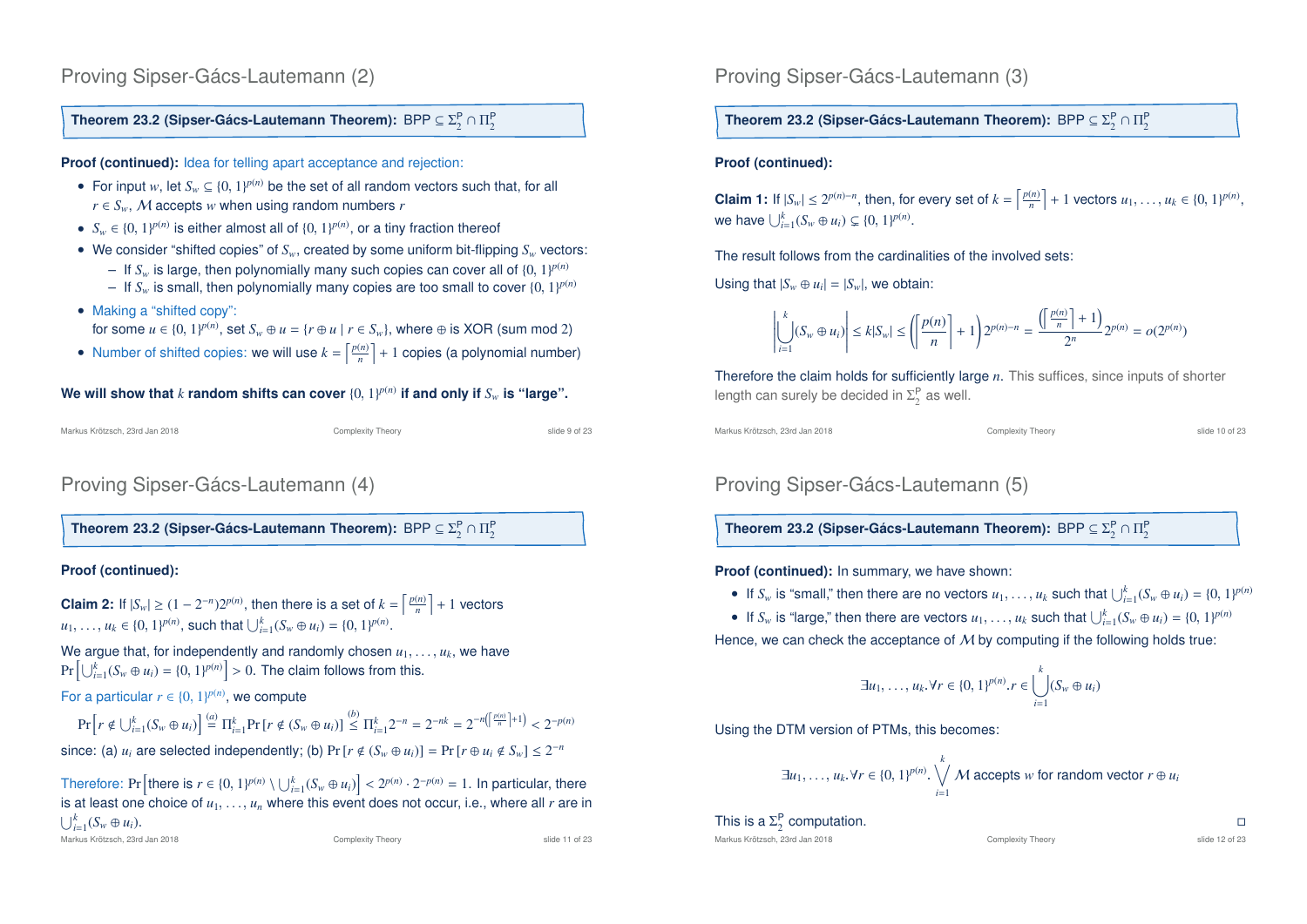#### Hierarchy Theorems for BPP

The Time Hierarchy Theorems for deterministic and non-deterministic Turing machines show that, when given (sufficiently) more time, such TMs can solve more problems. In particular:

- $P \neq ExpTime$
- $NP \neq NExpTime$

The proofs were based on diagonalisation arguments that enabled TMs with more time to deliberately differ from all TMs with less time.

Unfortunately, no such arguments are known for BPP:

- The difficulty of applying diagonalisation arguments is related to the semantic definition of BPP.
- Currently, we don't even know if BPP  $\neq$  NExpTime!

| Markus Krötzsch. 23rd Jan 2018 | <b>Complexity Theory</b> | slide 13 of 23 |
|--------------------------------|--------------------------|----------------|
|                                |                          |                |

# Further probabilistic classes

Relationship of BPP and P

We know  $P \subseteq BPP \subseteq PP \subseteq P$ Space but not even if  $BPP \neq N$ ExpTime.

However, most experts expect that ...

BPP is equal to P!

- Many BPP algorithms have been de-randomised successfully
- $\bullet$  BPP = P is equivalent to the existence of strong pseudo-random number generators, which many experts consider likely

Markus Krötzsch, 23rd Jan 2018 Complexity Theory slide 14 of 23

### Types of errors

We have defined BPP by restricting the probability of error to  $\leq \frac{1}{3}$ .

However, there are two types of errors:

- False positives: the PTM accepts a word that is not in the language
- False negatives: the PTM rejects a word that is in the language

Common BPP algorithms can often avoid one of these errors:

**Example 23.3:** Our previous algorithm for polynomial identity testing aimed to decide **ZEROP**. For inputs  $w \in$  **ZEROP**, the algorithm accepted with probability 1 (no false negatives). Uncertainty only occurred for inputs  $w \notin \mathsf{ZeroP}$  (false positives were possible, though unlikely).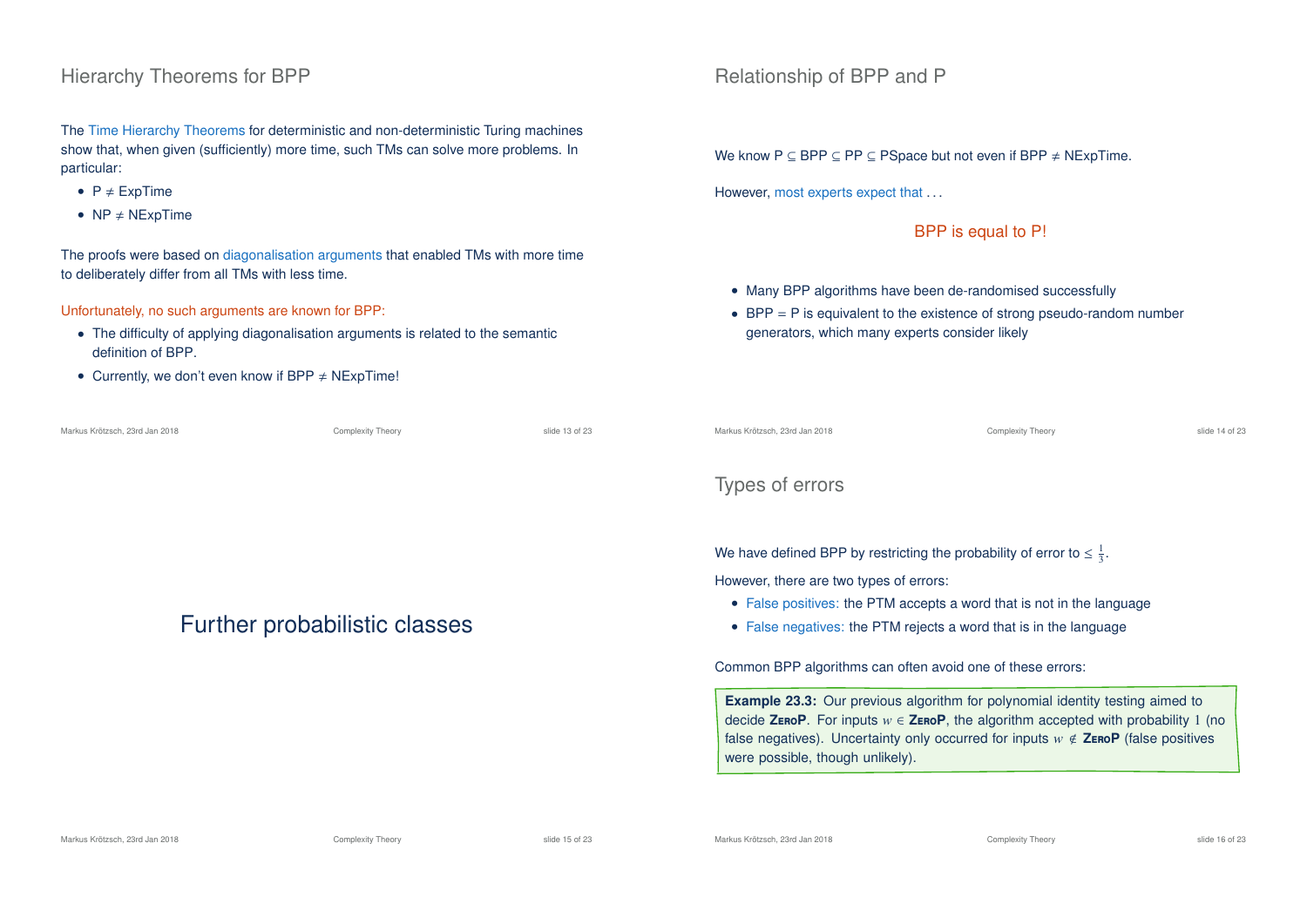### Randomised Polynomial Time

Excluding false positives/negatives from BPP leads to classes with one-sided error:

**Definition 23.4:** A language **L** is in Randomised Polynomial Time (RP) if there is a PTM M such that:

- there is a polynomial function  $f$  such that  $M$  will always halt after  $f(|w|)$  steps on all input words *w*,
- if  $w \in L$ , then Pr [*M* accepts  $w \geq \frac{2}{3}$ ,
- if  $w \notin L$ , then  $Pr[M \text{ accepts } w] = 0$ .

**Definition 23.5:** A language **L** is in coRP if its complement is in RP, i.e., if there is a polynomially time-bounded PTM  $M$  such that:

- if  $w \in L$ , then  $Pr[M \text{ accepts } w] = 1$ ,
- if  $w \notin L$ , then Pr [*M* accepts  $w \leq \frac{1}{3}$ .

#### **Example 23.6: Z**ero**P** ∈ coRP.

Markus Krötzsch, 23rd Jan 2018 Complexity Theory slide 17 of 23

### RP and NP

The asymmetric acceptance conditions of RP reminds us of NP, since already "some" accepting runs are enough to prove acceptance.

#### Indeed, we get:

**Theorem 23.8:** RP ⊆ NP

**Proof:** If M satisfies the RP acceptance conditions for **L**, then M can be considered as an NTM that accepts **L** with respect to the usual non-deterministic acceptance conditions. Indeed, M has an accepting run on input  $|w|$  if and only if  $w \in L$ . □

Similarly, we find  $coRP \subseteq coNP$ .

**Recall:** While RP ⊆ BPP, we do not know whether BPP ⊆ NP.

Markus Krötzsch, 23rd Jan 2018 Complexity Theory Complexity Theory slide 19 of 23

Probability amplification for RP and coRP

It is clear from the definitions that RP ⊆ BPP and coRP ⊆ BPP.

Hence, we can apply Theorem 21.14 to amplify the output probability.

However, the situation for one-sided error classes is actually much simpler:

**Theorem 23.7:** Consider a language **L** and a polynomially time-bounded PTM M for which there is a constant  $c > 0$  such that, for every word  $w \in \Sigma^*$ ,

- if  $w \in L$  then Pr [*M* accepts  $w \ge |w|^{-c}$
- if  $w \notin L$  then  $Pr[M \text{ accepts } w] = 0$

Then, for every constant  $d > 0$ , there is a polynomially time-bounded PTM M' such that

- if  $w \in L$  then Pr  $[M'$  accepts  $w] \ge 1 2^{-|w|^d}$
- if  $w \notin L$  then  $Pr[M'$  accepts  $w] = 0$ .

#### **Proof:** Much simpler than for BPP (exercise).

Markus Krötzsch, 23rd Jan 2018 Complexity Theory slide 18 of 23

## Zero-sided error

Instead of admitting a possibly false answer (positive or negative), one can also require the correct answer while making some concessions on runtime:

**Definition 23.9:** A PTM M has expected runtime  $f : \mathbb{N} \to \mathbb{R}$  if, for any input w. the expectation  $E[T_w]$  of the number  $T_w$  of steps taken by M on input *w* is  $T_w \leq$ *f*(|*w*|).

ZPP is the class of all languages for which there is a PTM  $M$  that

- returns the correct answer whenever it halts,
- has expected runtime *f* for some polynomial function *f* .

ZPP is for zero-error probabilistic polynomial time.

**Note:** In general, algorithms that produce correct results while giving only probabilistic guarantees on resource usage are called Las Vegas algorithms, as opposed to Monte Carlo algorithms, which have guaranteed resource bounds but probabilistic correctness (as in the case of BPP).